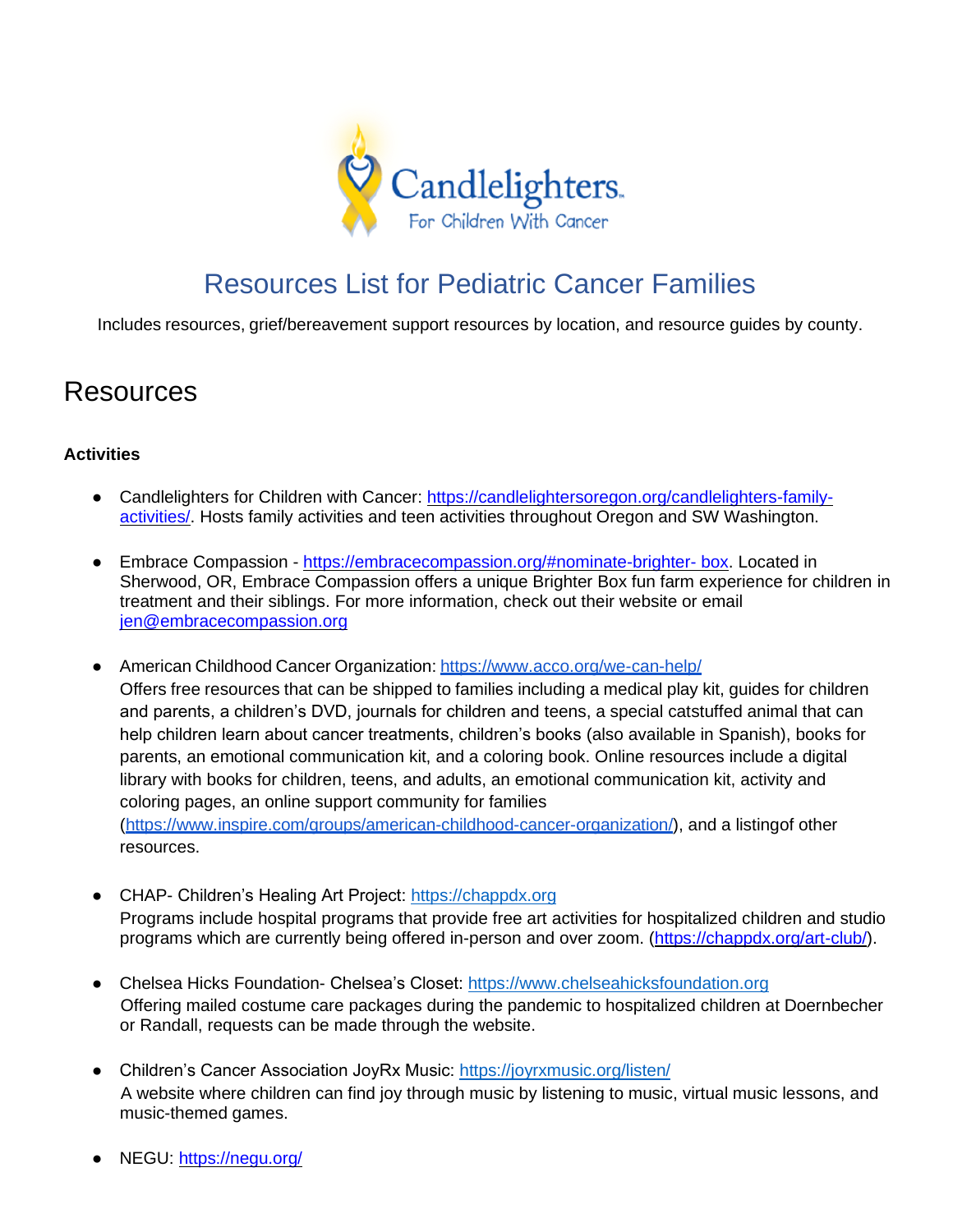Provides Joy Jars, goodies, and care cards to children diagnosed with cancer and their family members.

- The Light Collective <https://www.lightcollectivepnw.org/> Provides online interactive experiences for the whole family through their Matchbox program.
- LTP Foundation:<https://www.ltpfoundation.org/legends-programs> Funds social outings for kids and families facing pediatric cancer.
- Pile of Puppies <pileofpuppies.org> Brings joy to chronically and terminally ill children and their families by surrounding them with a Pile of Puppies.

#### **Aftercare/Survivorship**

- Doernbecher Cancer Survivorship Program: <https://www.ohsu.edu/doernbecher/doernbecher-cancer-survivorship-program> A program that provides multi-disciplinary, holistic support to survivors of childhoodcancer.
- Legacy Health KITE Clinic: <https://www.legacyhealth.org/children/health-services/cancer/life-after-cancer.aspx> A program that provides multi-disciplinary support to survivors of childhood cancer.

#### **Bereavement**

● Please refer to the grief/bereavement support section.

#### **Camps**

- Candlelighters Family Camp <https://candlelightersoregon.org/applications-for-family-camp-2022/> Annual camp for children and their families.
- Camp Millennium: [https://www.campmillennium.org](https://www.campmillennium.org/) A free annual week-long camp for Oregon children with cancer ages 5-16.
- Camp Agape: [https://campagapepdx.com](https://campagapepdx.com/) A week-long annual camp for children and their families.
- UKANDU: <https://ukandu.org/>

Programs include Camp Ukandu (a weeklong camp for children with cancer), UKANDUTeen Retreat (a weekend retreat for teens), UKANDU Family Camp (a program for the whole family), UKANDU Corps (a volunteer program for ages 12-16 that brings together youth with cancer and youth without cancer), and UKANDU Family Reunion (a one dayevent for families that have previously attended UKANDU programs).

#### **Disease Specific**

● Bank of Parents: [https://www.bandofparents.org/our-impact/supporting-families-in-](https://www.bandofparents.org/our-impact/supporting-families-in-treatment/)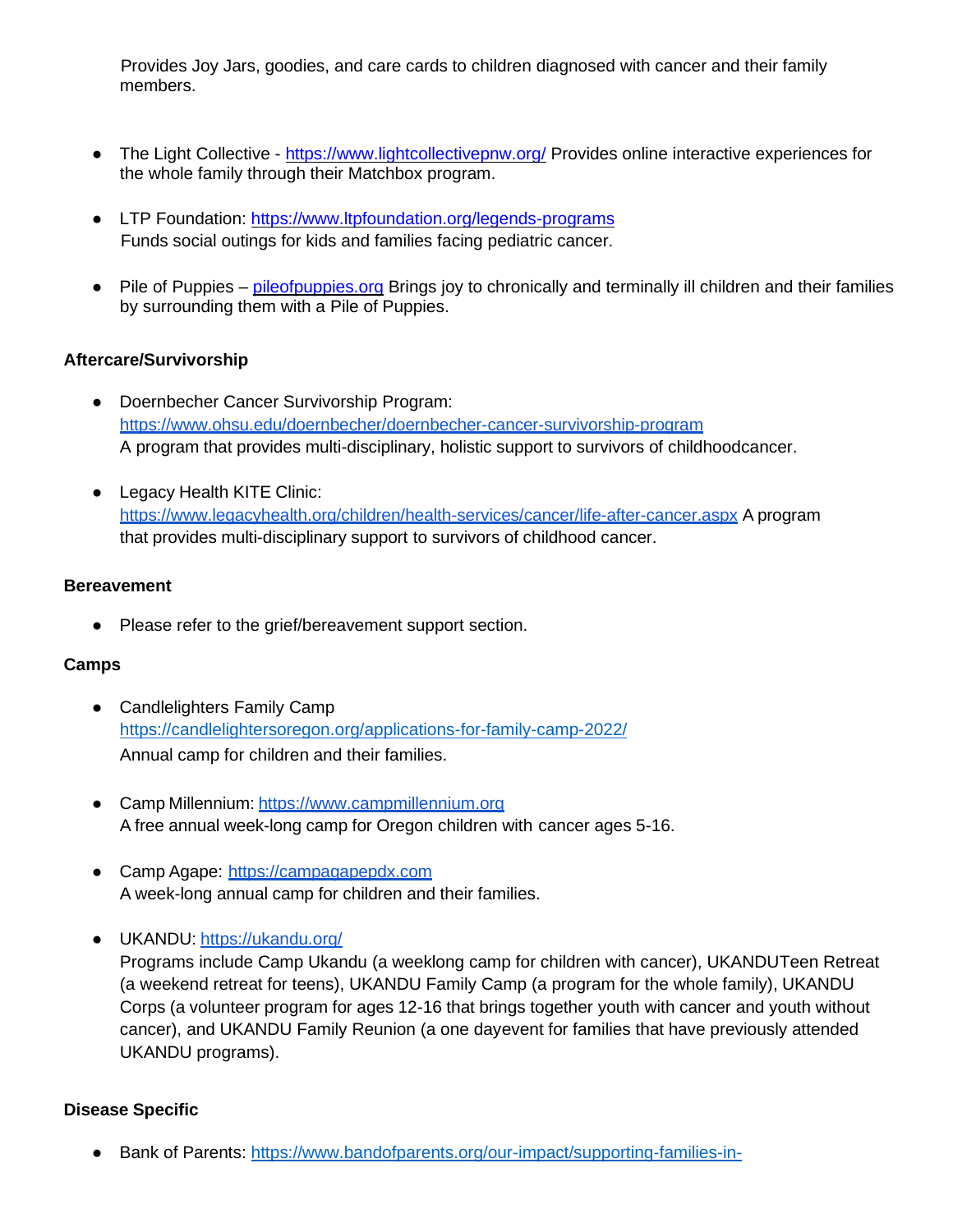[treatment/.](https://www.bandofparents.org/our-impact/supporting-families-in-treatment/) Offers a support network for families of children diagnosed with neuroblastoma.

- Children's Neuroblastoma Cancer Foundation: [https://www.cncfhope.org](https://www.cncfhope.org/) Information and resources.
- Cure ATRT Now: [https://www.cureatrt.org](https://www.cureatrt.org/) Information and resources for atypical teratoid rhabdoid tumors.
- Children's Brain Tumor Foundation: [https://cbtf.orgS](https://cbtf.org/)upport programs, information, and resources.
- Levi's Legacy DIPG Foundation: [http://www.levislegacy.org](http://www.levislegacy.org/) Provides support for children diagnosed with DIPG and their families through financial assistance, goodie bags, and other programs.
- Leukemia and Lymphoma Society: [https://www.lls.org](https://www.lls.org/) Resources include information specialists available for one-on-one conversations, an online community, online chats, peer-to-peer support, a podcast, one-on-one nutrition consultations, support groups, financial support, a suggested reading list, and a list of other resources.
- Northwest Sarcoma Foundation:<https://www.nwsarcoma.org/programs> Provides financial assistance, online peer support groups, and care packages for sarcoma patients.
- Pediatric Brain Tumor Foundation: [http://www.curethekids.org](http://www.curethekids.org/) Programs include information and resources, digital care packages, peer to peermentoring, and information on clinical trials.

#### **Financial Assistance**

- Candlelighters for Children with Cancer: [https://candlelightersoregon.org/candlelighters-family](https://candlelightersoregon.org/candlelighters-family-assistance/)[assistance/](https://candlelightersoregon.org/candlelighters-family-assistance/) Provides financial assistance to families with children currently in treatment, holiday gift sponsorship programs, and scholarships for teens/young adults who have been diagnosed with cancer.
- Arms Wide Open.<https://www.awoccf.org/copy-3-of-legislation> Provides monthly grants to families suffering hardship due to their cancer's diagnosis.
- Battle for a Cure Foundation: [https://battle4acure.org](https://battle4acure.org/) Offers holiday gift cards and hope boxes (for children in hospice care).
- CAN Cancer: [http://www.cancancer.org](http://www.cancancer.org/) Help with non-medical living expenses for residents of Central Oregon, Harney County, Lincoln County, or Willamette Valley.
- Children's Leukemia Research Foundation: <https://www.childrensleukemia.org/index> Offers a Patient Aid program that can provide reimbursement for certain types of medicalcosts.
- Darian's Gift: [http://dariansgift.org/](http://dariansgift.org/frequently-asked-questions/)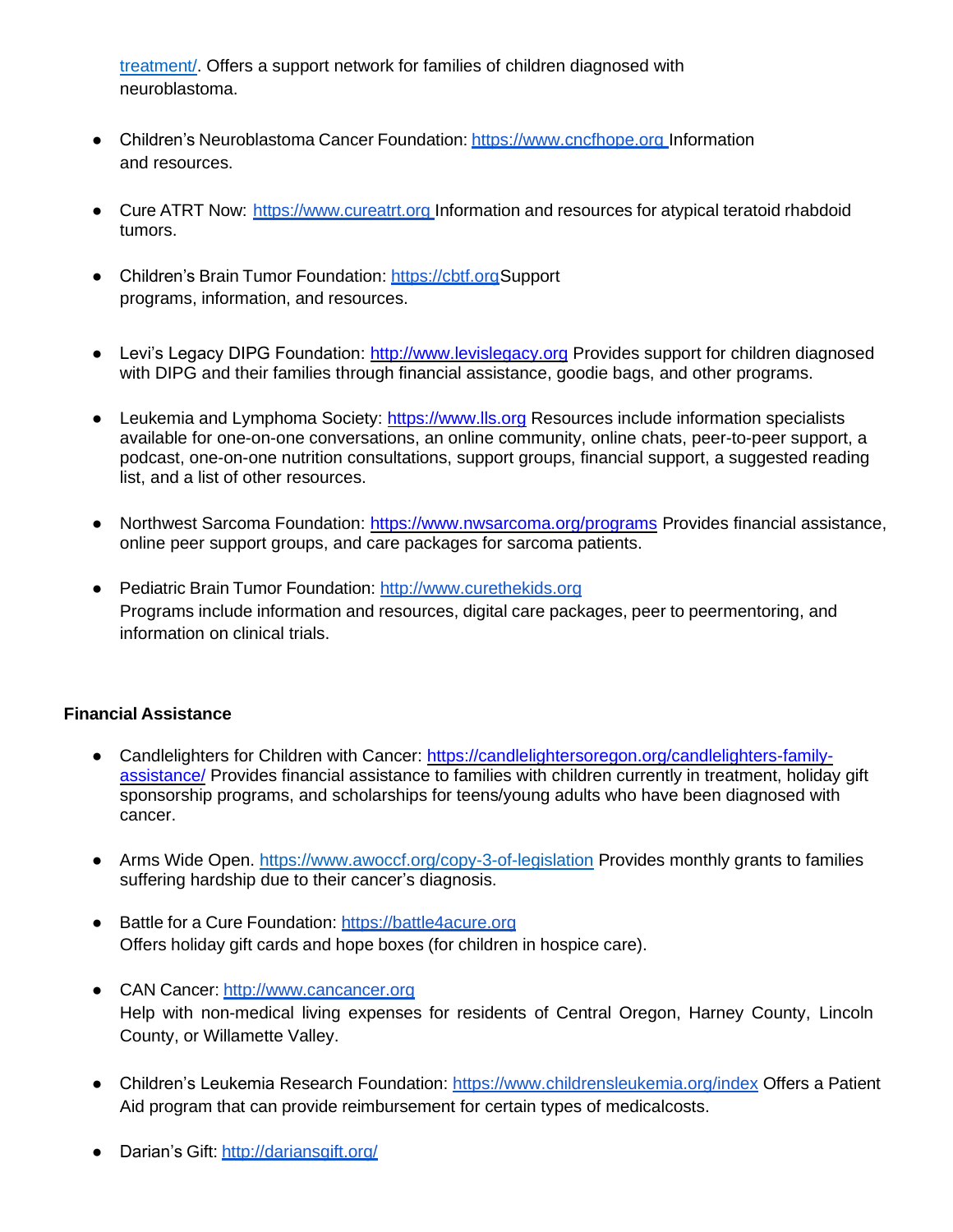Financial assistance for families in the Salem area.

- Endure to Cure: <https://enduretocure.org/travel-for-treatment-assistance-application/> Travel costs assistance.
- Ethan Jostad Foundation: <https://www.ethanjostadfoundation.org/financial-assistance> Financial assistance for Oregon families.
- Kyla McCullough Gift Fund. [http://kmgf.org](http://kmgf.org/) Provides grants to families of children living with cancer.
- Leukemia and Lymphoma Society: [https://www.lls.org](https://www.lls.org/) Resources include information specialists available for one-on-one conversations, an online community, online chats, peer-to-peer support, a podcast, one-on-one nutrition consultations, support groups, financial support, a suggested reading list, and a list of other resources.
- Levi's Legacy DIPG Foundation: [http://www.levislegacy.org](http://www.levislegacy.org/) Provides support for children diagnosed with DIPG and their families through financial assistance and other programs.
- LTP Foundation:<https://www.ltpfoundation.org/legends-programs> Provides financial assistance to families facing pediatric cancer.
- National Children's Cancer Society: <https://www.thenccs.org/> Resources offered include financial support, case management through a Family Support program, a mentoring program where a child with cancer is matched with a mentor who is a young adult cancer survivor and scholarship recipient, scholarships forcancer survivors, publications, a facebook group, and online information and resources.
- Nick Wilson Charitable Group: [http://www.nickwilsoncg.org](http://www.nickwilsoncg.org/) Resources for families of children being treated at Doernbecher, including grants, emergency financial assistance, financial assistance for fertility preservation and lab work, and bereavement support.
- Northwest Sarcoma Foundation:<https://www.nwsarcoma.org/programs> Provides financial assistance to sarcoma patients.
- Pediatric Foundation: <https://www.thepediatricfoundation.org/what-we-do.html> Resources for families of children with cancer in Central Oregon (from Deschutes, Jefferson, Crook, Harney, and Lake counties) including financial support (gas and food gift cards, hotel vouchers, air fare and taxi fare, lodging, and auto repair) and volunteer support (pet sitting and landscaping).
- Sparrow Club:<https://www.sparrowclubs.org/get-started/> Sponsors families of children diagnosed with a serious medical condition.
- Team Campbell Foundation: [https://teamcampbellfoundation.org/how-we-help/.](https://teamcampbellfoundation.org/how-we-help/) Provides financial assistance, and funds family activities and outings.
- United Healthcare Children's Foundation: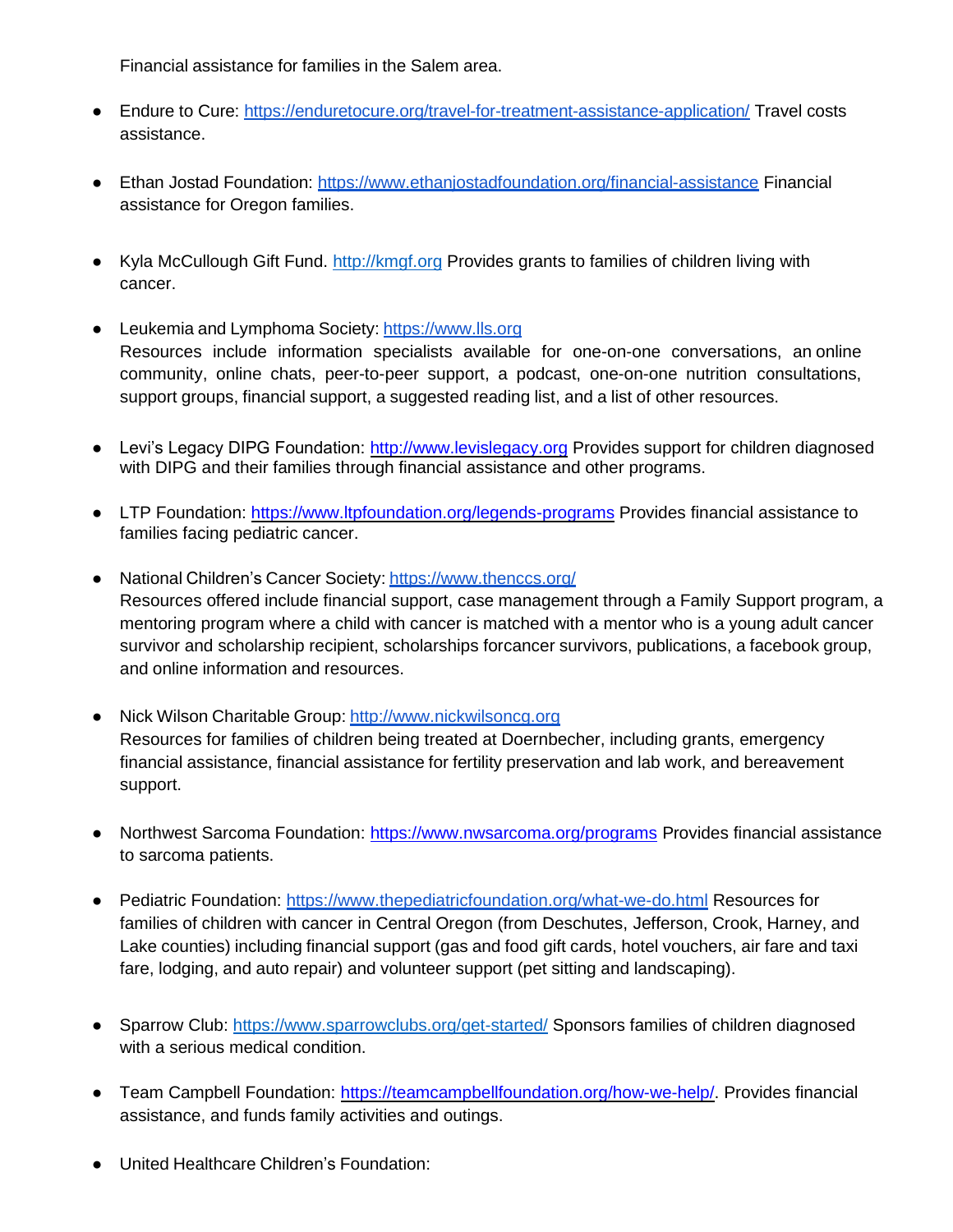<https://www.uhccf.org/apply-for-a-grant/application-resources/required-documents/> Offers medical grants for families who meet eligibility requirements.

● Willamette Valley Cancer Foundation: [https://willamettevalleycancerfoundation.org](https://willamettevalleycancerfoundation.org/)

# **Informational Guides**

- Alex's Lemonade Stand Foundation: <https://www.alexslemonade.org/childhood-cancer/for-families> Information and resources for families.
- Children's Oncology Group's Family Handbook: [https://www.childrensoncologygroup.org/downloads/English\\_COG\\_Family\\_Handbook.pd](https://www.childrensoncologygroup.org/downloads/English_COG_Family_Handbook.pdf) [f](https://www.childrensoncologygroup.org/downloads/English_COG_Family_Handbook.pdf) This handbook includes information on when to call for help, the hospital, cancer, tests and procedures, clinical trials, treatment and effects, caring for your child and family, and after treatment ends.

Also available in Spanish and French: <https://www.childrensoncologygroup.org/index.php/cog-family-handbook>

- Children's Oncology Group's Family Handbook: New Diagnosis Guide: [https://www.childrensoncologygroup.org/downloads/329120-SBF-New\\_Diagnosis\\_Englis](https://www.childrensoncologygroup.org/downloads/329120-SBF-New_Diagnosis_English.pdf) [h.pdf](https://www.childrensoncologygroup.org/downloads/329120-SBF-New_Diagnosis_English.pdf) This guide includes information about cancer and treatment, when to call for help, visiting the emergency room, fever, managing symptoms, preventing infections, precautions during treatment, and giving medicines. Also available in Spanish and French: <https://www.childrensoncologygroup.org/index.php/cog-family-handbook>
- Courageous Parents Network: [https://courageousparentsnetwork.org](https://courageousparentsnetwork.org/) Information for families of children with a serious illness.
- National Cancer Institute: <https://www.cancer.gov/publications/patient-education> Other patient education publications include guides on clinical trials, coping and support, survivorship, treatments and side effects, and other guides for family and caregivers.
- National Cancer Institute's Children with Cancer: A Guide for Parents: <https://www.cancer.gov/publications/patient-education/guide-for-parents> This guide has sections on diagnosis information (types of childhood cancers, diagnosing and staging cancers, and talking with your child), treatment information (specialty hospitals, clinical trials, treatment and side effects, and common health problems), support (finding ways to cope, helping your child to cope, helping brothers and sisters, and getting organized), life after cancer (survivorship and follow-up care, if treatments aren't working, and looking forward), and resources (integrative medicine approaches and medical tests and procedures).
- National Cancer Institute's When Your Brother or Sister Has Cancer: A Guide for Teens: <https://www.cancer.gov/publications/patient-education/sibling-has-cancer> This guide covers ways to deal with changes, finding support and talking to friends,understanding what your sibling may be feeling, cancer and it's treatments and sideeffects, life after treatment,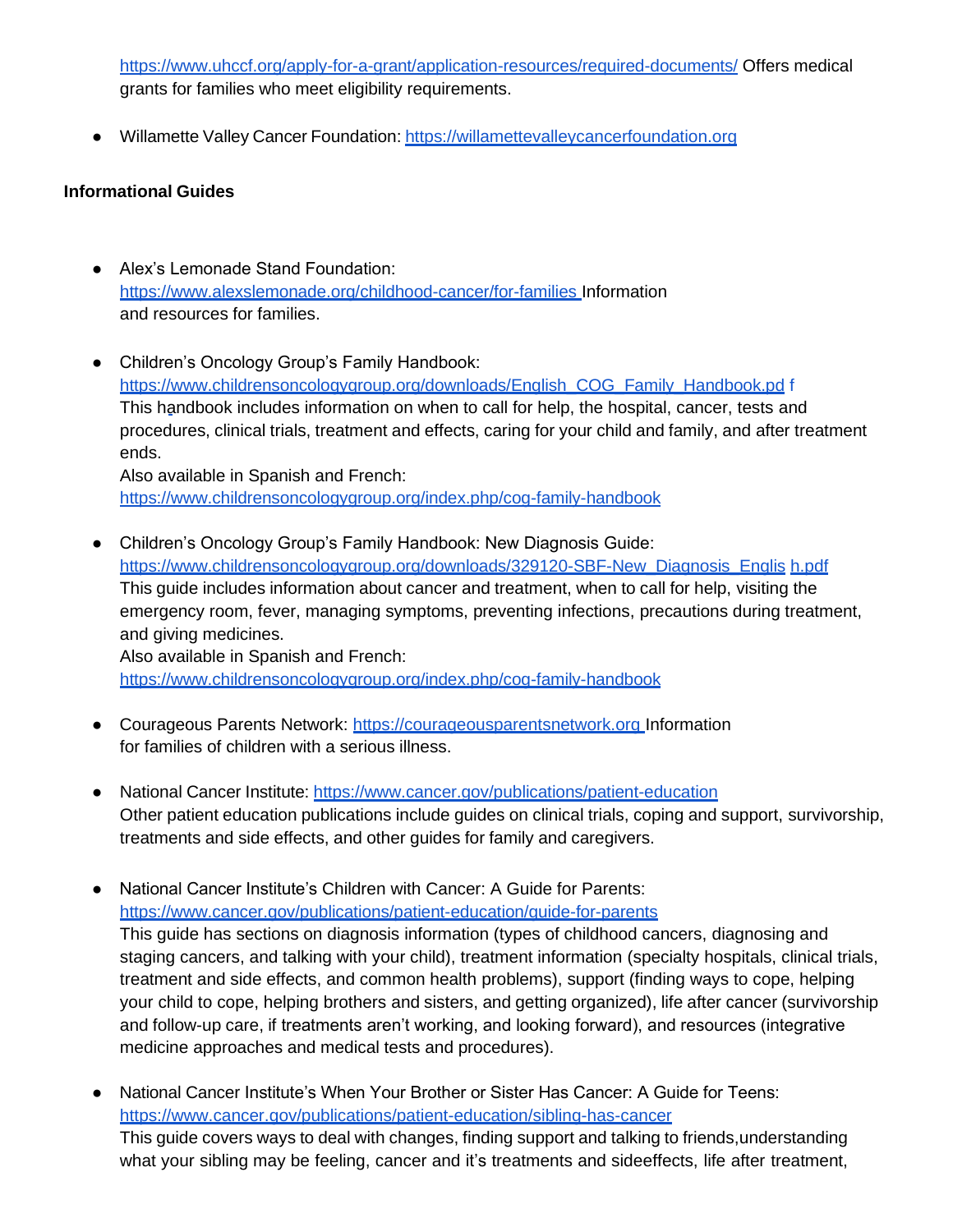and other resources.

# **Lodging**

● Ronald McDonald House Charities of Oregon & SW Washington: [https://rmhcoregon.orgL](https://rmhcoregon.org/)odging and food for families of children being treated at a hospital more than 30 miles from their home.

# **Mentorship**

- Children's Cancer Association: [https://joyrx.org](https://joyrx.org/) Mentorship: Adult volunteer Joy Mentors provide support to children in treatment. Currently (as of Jan 2021) the program is offering virtual mentoring, and a child can be matched with a mentor who will provide support and companionship during hospital appointments, in-patient stays, or while isolating at home.
- CoHeals: <https://coheals.com/> Free App connecting and building relationships among families impacted by childhood cancer.
- National Children's Cancer Society: <https://www.thenccs.org/>

Resources offered include financial support, case management through a Family Support program, a mentoring program where a child with cancer is matched with a mentor who is a young adult cancer survivor and scholarship recipient, scholarships forcancer survivors, publications, a facebook group, and online information and resources.

# **Newly Diagnosed**

● Children's Oncology Group's Family Handbook: New Diagnosis Guide: [https://www.childrensoncologygroup.org/downloads/329120-SBF-New\\_Diagnosis\\_Englis](https://www.childrensoncologygroup.org/downloads/329120-SBF-New_Diagnosis_English.pdf) [h.pdf](https://www.childrensoncologygroup.org/downloads/329120-SBF-New_Diagnosis_English.pdf) This guide includes information about cancer and treatment, when to call for help, visiting the emergency room, fever, managing symptoms, preventing infections, precautions during treatment, and giving medicines.

Also available in Spanish and French: <https://www.childrensoncologygroup.org/index.php/cog-family-handbook>

● Leukemia and Lymphoma Society's Caring for Kids and Adolescents With Cancer: AWorkbook for Families:

<https://www.lls.org/childhood-blood-cancer/caring-for-kids-workbook>

Order a workbook (or read chapters online) that covers topics including talking to your child about cancer, coping with a childhood cancer diagnosis, the healthcare team and treatment center, understanding blood cancer, treatment options, side effects and supportive care, caring for your child during treatment, nutrition, school, financial and legal, caring for yourself, beyond treatment, and endof-life care. The workbook includes worksheets for an emergency room plan, weather emergency plan, questions to ask your child, healthcare team contact list, appointment calendar and details, questions for the healthcare team, medical history, immunization record, daily medication log, pain log, grocery list, chore chart, food intake log, meal planning, information for school staff, insurance call log, understanding the health insurance plan, health insurance appeal tracking form, budgeting, financial assistance record, and creating a self-care plan.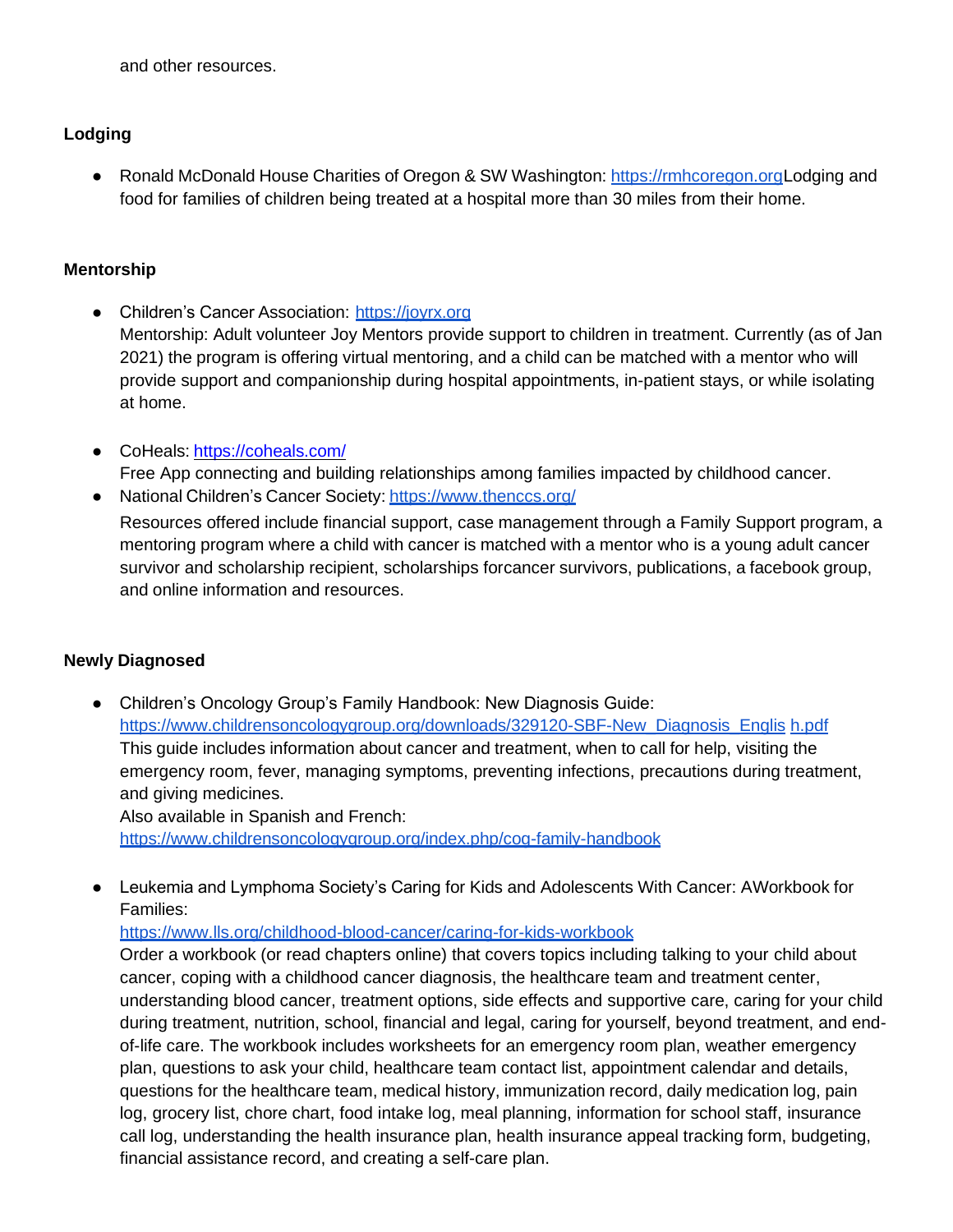#### **Retreats**

● Children's Cancer Association: [https://joyrx.org](https://joyrx.org/) JoyRx Nature Program: At the Alexandra Ellis Caring Cabin on the Oregon Coast children in treatment and their families can enjoy a no-cost five-day retreat. The natureprogram also provides outings for teens.

#### **Resource Directories**

• Children's Cancer Association: <https://joyrx.org/resources/>

#### **Siblings**

- Alex's Lemonade Stand Foundation: [https://www.alexslemonade.org/childhood](https://www.alexslemonade.org/childhood-cancer/for-families/supersibs)[cancer/for-families/supersibsO](https://www.alexslemonade.org/childhood-cancer/for-families/supersibs)nline resources for siblings.
- National Cancer Institute's When Your Brother or Sister Has Cancer: A Guide for Teens: <https://www.cancer.gov/publications/patient-education/sibling-has-cancer> This guide covers ways to deal with changes, finding support and talking to friends,understanding what your sibling may be feeling, cancer and it's treatments and sideeffects, life after treatment, and other resources.

# **Support**

- American Childhood Cancer Organization: <https://www.acco.org/we-can-help/> Offers free resources that can be shipped to families including a medical play kit, guides for children and parents, a children's DVD, journals for children and teens, a special catstuffed animal that can help children learn about cancer treatments, children's books (also available in Spanish), books for parents, an emotional communication kit, and a coloring book. Online resources include a digital library with books for children, teens, and adults, an emotional communication kit, activity and coloring pages, an online support community for families [\(https://www.inspire.com/groups/american-childhood-cancer-organization/\)](https://www.inspire.com/groups/american-childhood-cancer-organization/), and a listingof other resources.
- Children's Cancer Therapy Development Institute: <https://www.cc-tdi.org/resources/family-support/> Resources that families can request include a peer support phone call, a phone call with the scientific director, and information on second opinion options.
- Leukemia and Lymphoma Society: [https://www.lls.org](https://www.lls.org/) Resources include information specialists available for one-on-one conversations, anonline community, online chats, peer-to-peer support, a podcast, one-on-one nutrition consultations, support groups, financial support, a suggested reading list, and a list of other resources.
- Momcology: [https://momcology.org](https://momcology.org/) Peer support resources for families.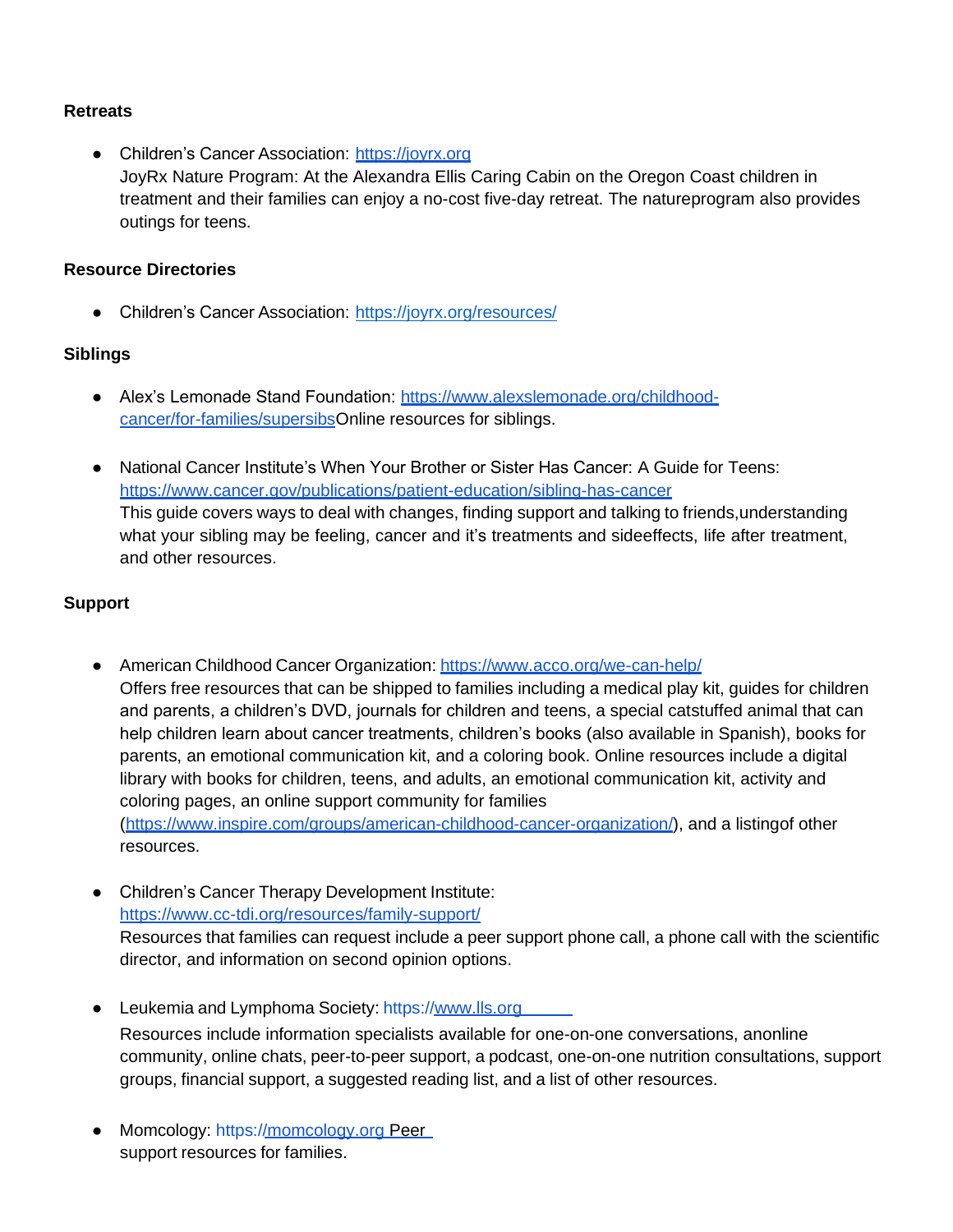● National Children's Cancer Society: <https://www.thenccs.org/> Resources offered include financial support, case management through a Family Support program, a mentoring program where a child with cancer is matched with a mentor who is a young adult cancer survivor and scholarship recipient, scholarships forcancer survivors, publications, a facebook group, and online information and resources.

# **Technology**

● Gamerosity: [https://gamerosity.com](https://gamerosity.com/) Uses community crowdfunding to support sending Hero Packages that include an iPad.

#### **Teens**

- Candlelighters for Children with Cancer: [https://candlelightersoregon.org/connecting-families-with](https://candlelightersoregon.org/connecting-families-with-childhood-cancer/)[childhood-cancer/](https://candlelightersoregon.org/connecting-families-with-childhood-cancer/) Offers a youth group for teens/young adults ages 13-21 via a weekly online social meet up, and quarterly in-person social activities.
- CHAP- Children's Healing Art Project: [https://chappdx.org](https://chappdx.org/) Programs include hospital programs (currently on hold due to pandemic) that provide free art activities for hospitalized children and studio programs which are currently being offered over Zoom (https://chappdx.org/art-club/).
- Children's Cancer Association: [https://joyrx.org](https://joyrx.org/) JoyRx Nature Program: At the Alexandra Ellis Caring Cabin on the Oregon Coast children in treatment and their families can enjoy a no-cost five-day retreat. The natureprogram also provides outings for teens.

# **Wigs**

- Angel Hair Foundation: [https://www.angelhairfoundation.org](https://www.angelhairfoundation.org/) Provides Angel Hair Systems to Oregon children who have had hair loss. Angel Hair Systems are not wigs- they are medical prosthetics attached to the head with medical adhesive which allows children to play, sleep, and swim without worrying about their prosthesis falling off or slipping.
- Wigs for Kids: <https://www.wigsforkids.org/> Offers hair replacement systems to children who have lost hair.

# **Wish Granting**

- Make-A-Wish Oregon: <https://wish.org/oregon>
- Dream Factory of Oregon: <https://dreamfactoryinc.org/oregon/>

# **Other**

● Comfycozy's for Chemo: <https://www.amandahope.org/comfycozy>\_Free shirts that allow for easy port access.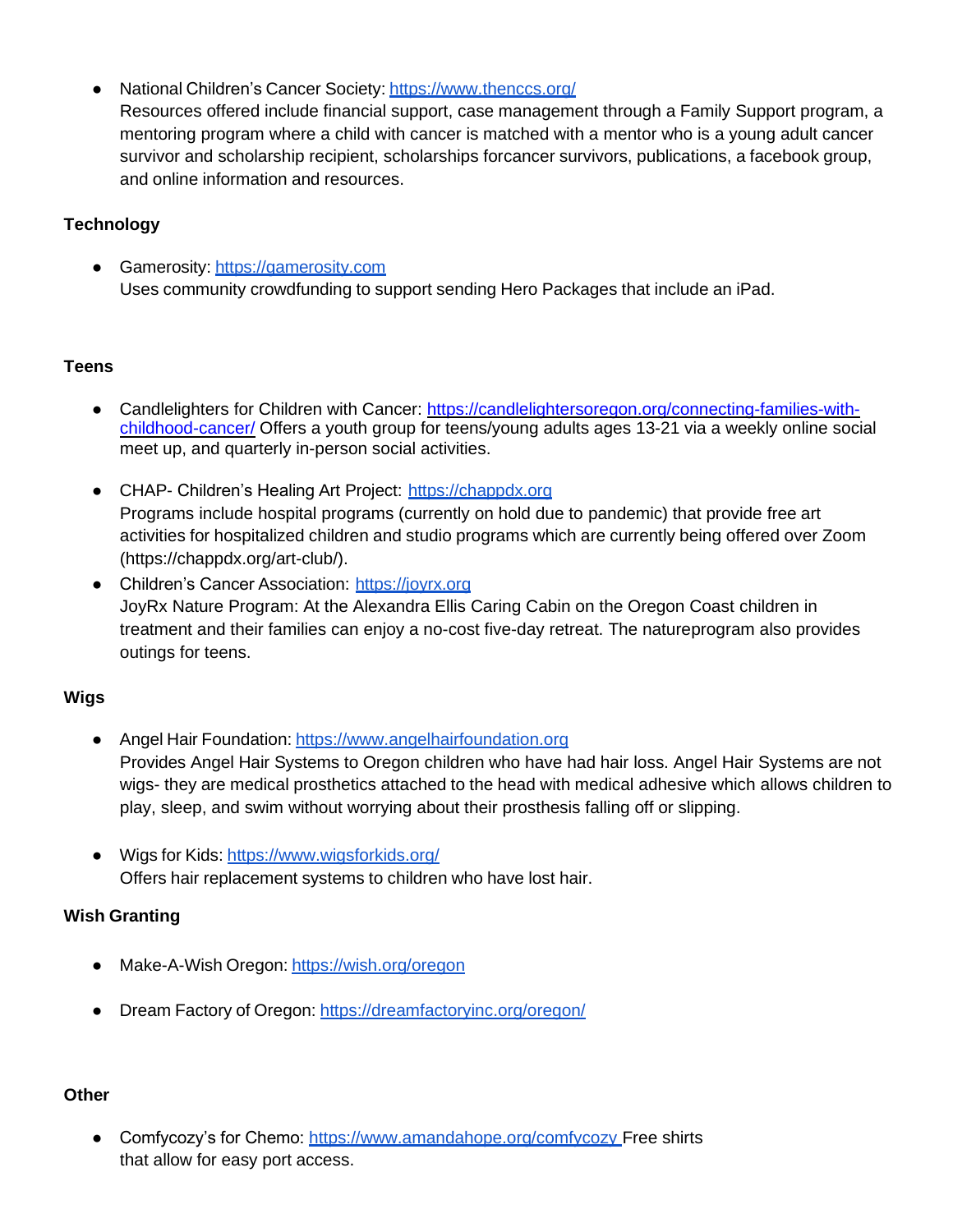- Team Impact: [https://www.teamimpact.org](https://www.teamimpact.org/) Matches children with a college athletic team.
- Rock'n Rooms:<https://rocknrooms.org/> Provides comforting room décor to children who require extended hospital stays.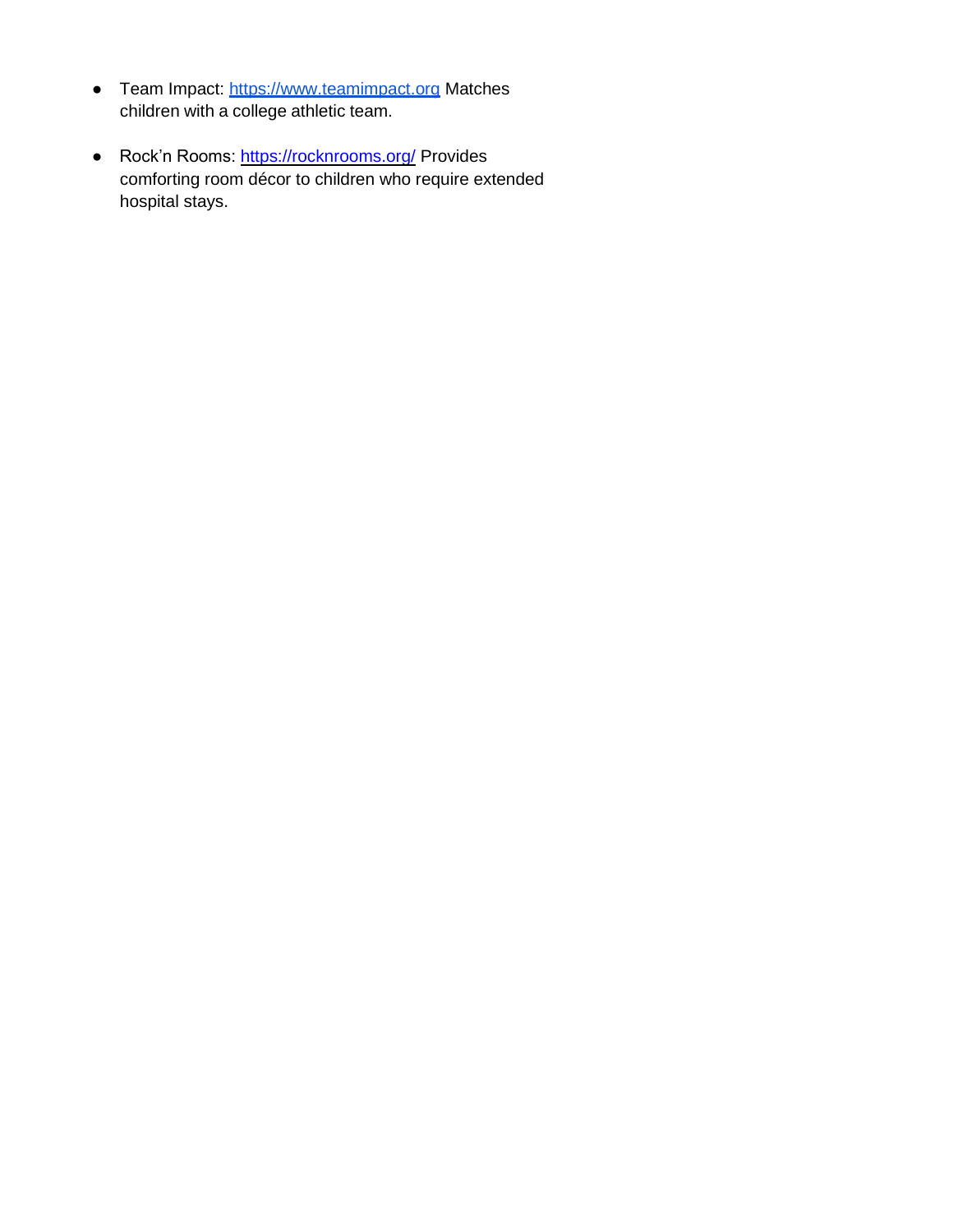# Grief/Bereavement Support Resources by Location

Statewide (OR/SW WA):

- <https://candlelightersoregon.org/connecting-families-with-childhood-cancer/> Candlelighters - Offers online monthly support groups to bereaved families, 2 in person annual events to honor children, and financial assistance to those who are newly bereaved.
- <https://www.awoccf.org/copy-3-of-legislation> Arms Wide Open- Provides healing bereavement retreats and online workshops to families who have lost a child to cancer.
- [https://www.griefshare.org](https://www.griefshare.org/)
- <https://www.ohsu.edu/sites/default/files/2019-11/Grief%20ResourcesFINAL.pdf>
- <https://teamcampbellfoundation.org/how-we-help/> Funds Bereaved parent trips for to help reconnect as a couple and heal.

Portland Area

- [https://embracecompassion.org/#nominate-brighter-](https://embracecompassion.org/%23nominate-brighter-%20box) box. Embrace Compassion - Located in Sherwood, OR, Embrace Compassion offers Sunday volunteer days for bereaved parents to come together and heal while working on projects benefitting children with cancer and their families. For more information, check out their website or email [jen@embracecompassion.org](mailto:jen@embracecompassion.org)
- [https://www.dougy.org](https://www.dougy.org/) Grief support for children and their families.
- <https://oregon.providence.org/our-services/g/grief-support-groups/> Grief support for children and adults.
- [https://www.legacyhealth.org/services-and-resources/services/adult/hospice-and-grief-su](https://www.legacyhealth.org/services-and-resources/services/adult/hospice-and-grief-support/resources-and-education.aspx) [pport/resources-and-education.aspx](https://www.legacyhealth.org/services-and-resources/services/adult/hospice-and-grief-support/resources-and-education.aspx) Support groups for adults and families.
- <https://oregonhospice.org/in-this-together/> Grief support for children, teens, and adults.
- [http://portlandtcf.org/home.aspx G](http://portlandtcf.org/home.aspx)rief support for adults.
- [https://healthy.kaiserpermanente.org/oregon-washington/health-wellness/classes-progra](https://healthy.kaiserpermanente.org/oregon-washington/health-wellness/classes-programs/details/drop-in-grief-support-groups) [ms/details/drop-in-grief-support-groups](https://healthy.kaiserpermanente.org/oregon-washington/health-wellness/classes-programs/details/drop-in-grief-support-groups) Drop-in grief support groups for adults.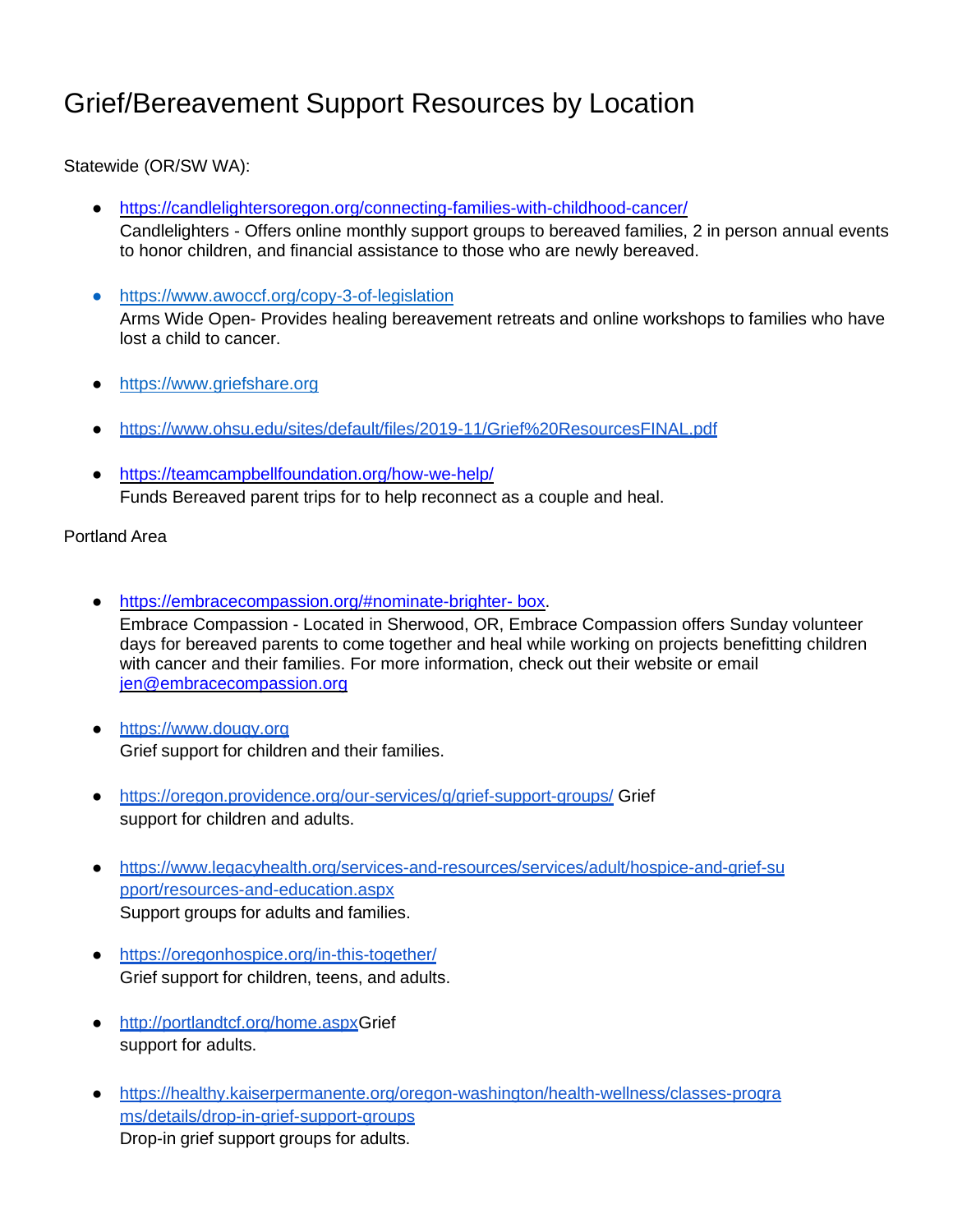● <https://oregon.providence.org/our-services/c/camp-erin/overview/> Bereavement camp for youth ages 6-17.

Mid-Willamette Valley

- [http://wvh.org/services/grief-support-and-services.htmlG](http://wvh.org/services/grief-support-and-services.html)rief support for children and adults (Salem)
- <https://www.compassionatefriends.org/find-support/chapters/chapter-locator/> Support for bereaved families (Eugene).
- [https://www.peacehealth.org/sacred-heart-university-district/services/hospice/grief-suppo](https://www.peacehealth.org/sacred-heart-university-district/services/hospice/grief-support) [rt](https://www.peacehealth.org/sacred-heart-university-district/services/hospice/grief-support) Grief support for children and adults (Eugene)
- <https://www.samhealth.org/health-services/all-services/hospice-palliative-care> Support group for adults (Albany)
- ●
- [https://www.luminahospice.org/programs-services/grief-support/G](https://www.luminahospice.org/programs-services/grief-support/)rief support programs for children and adults (Corvallis)
- [https://mthoodhospice.com](https://mthoodhospice.com/) Grief support for adults (Sandy).

# Central Oregon

- [https://www.partnersbend.org](https://www.partnersbend.org/) Grief programs for children and adults.
- <https://www.compassionatefriends.org/find-support/chapters/chapter-locator/> Support for bereaved families (Bend).

# Eastern Oregon

● [https://www.casonsplace.org](https://www.casonsplace.org/) Support groups for children and their families (Pendleton)

# Southern Oregon

- [https://winterspring.org](https://winterspring.org/) Bereavement support groups for youth and adults.
- <https://sofriendsofhospice.org/grief/hospice-bereavement-program/> Links to Medford bereavement resources.
- [http://www.klamathhospice.org/news/campevergreen/A](http://www.klamathhospice.org/news/campevergreen/) camp for bereaved youth ages 8-16.
- <https://www.compassionatefriends.org/find-support/chapters/chapter-locator/> Support for bereaved families (Roseburg).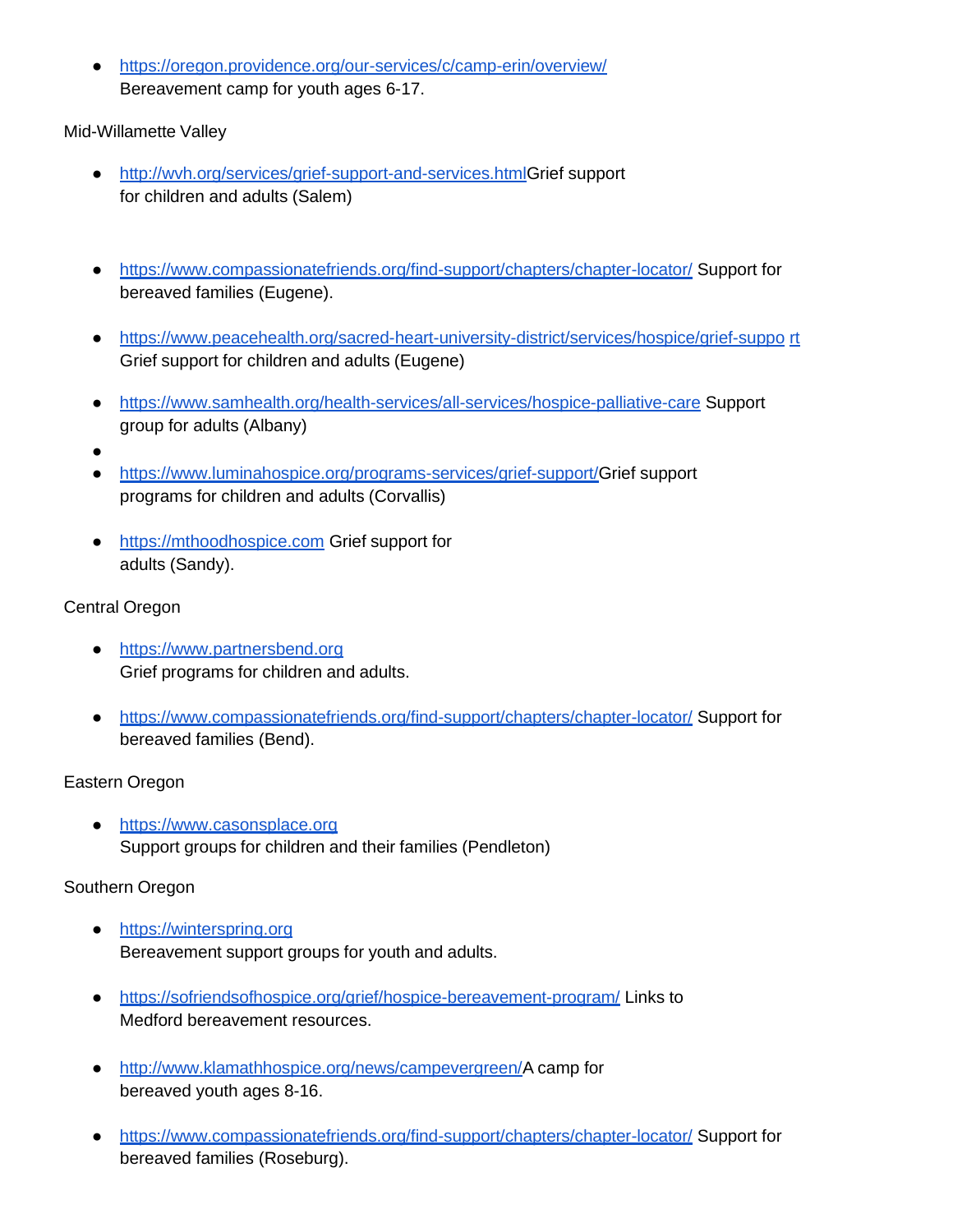# Coast

● <https://www.samhealth.org/health-services/all-services/hospice-palliative-care> Support group for bereaved adults.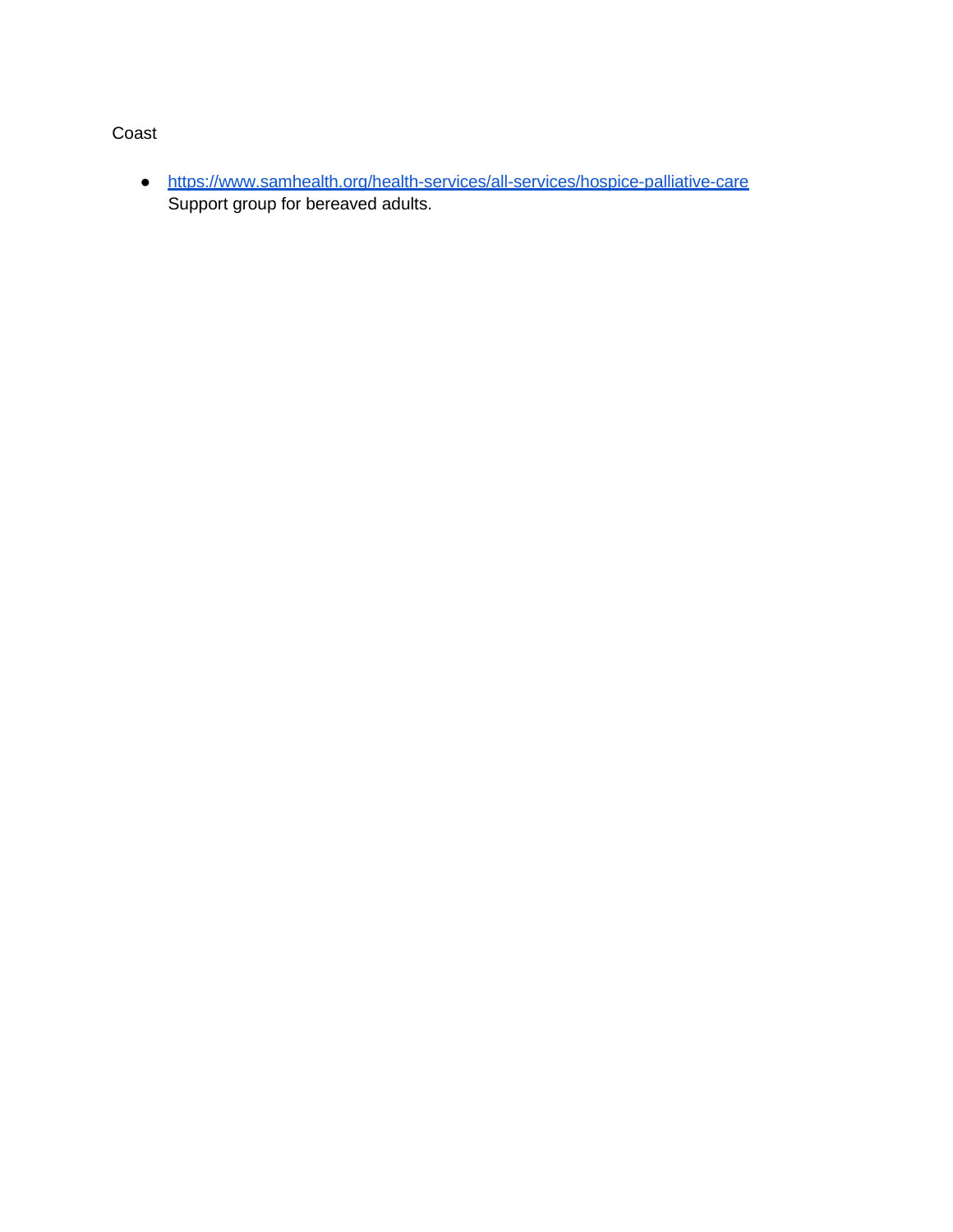# Resource Guides by County (General Resources-Not Cancer Specific)

**Statewide** 

● <https://www.211info.org/search-resources>

Baker

● <https://ccno.wp.iescentral.com/wp-content/uploads/2019/04/Resource-Guides-2019.pdf>

Benton

- [https://communityservices.us/wp-content/uploads/2020/04/resources-guide-english-0422](https://communityservices.us/wp-content/uploads/2020/04/resources-guide-english-042220.pdf) [20.pdf](https://communityservices.us/wp-content/uploads/2020/04/resources-guide-english-042220.pdf)
- [https://cf.linnbenton.edu/wed/hd/klampea/upload/CommunityResourcesReferraltoSuppor](https://cf.linnbenton.edu/wed/hd/klampea/upload/CommunityResourcesReferraltoSupportOffCampus.pdf) [tOffCampus.pdf](https://cf.linnbenton.edu/wed/hd/klampea/upload/CommunityResourcesReferraltoSupportOffCampus.pdf)
- [https://communityservices.us](https://communityservices.us/)

Clackamas

● <https://dochub.clackamas.us/documents/drupal/53f5afc4-b4dc-42c3-b384-47844a25acf3>

Clatsop

● <https://ccaservices.org/docs/content/resource-directory-2019-revised.pdf>

Columbia

- [https://www.cat-team.org/documents/2018/2018\\_RG.pdf](https://www.cat-team.org/documents/2018/2018_RG.pdf)
- <https://www.columbiacountyor.gov/CommunityResourcesandServiceUpdates>

Coos

● <https://cooshealthandwellness.org/community-resources/>

Crook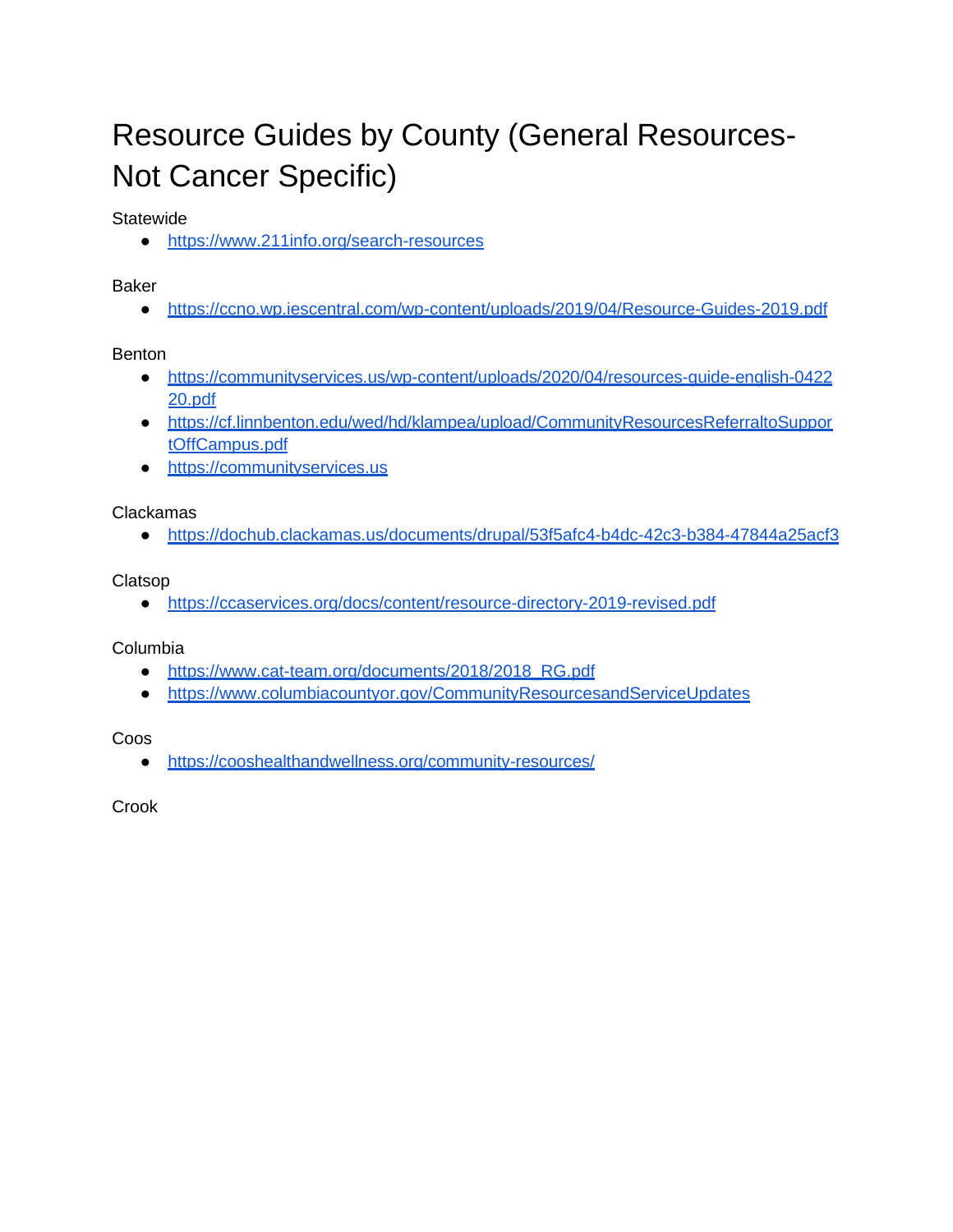- [https://www.deschutes.org/sites/default/files/fileattachments/health\\_services/page/520/th](https://www.deschutes.org/sites/default/files/fileattachments/health_services/page/520/the_parenting_resource_guide.pdf) e parenting resource quide.pdf
- [https://centraloregonresources.org](https://centraloregonresources.org/)

**Curry** 

● <http://chetcolibrary.org/wp-content/uploads/2015/06/Social-Services-Resource-Guide.pdf>

**Deschutes** 

- [https://www.deschutes.org/sites/default/files/fileattachments/health\\_services/page/520/th](https://www.deschutes.org/sites/default/files/fileattachments/health_services/page/520/the_parenting_resource_guide.pdf) e parenting resource quide.pdf
- [https://centraloregonresources.org](https://centraloregonresources.org/)
- <https://www.deschutes.org/health/page/community-resources-english>

# **Douglas**

- [https://www.umpqua.edu/images/Life\\_Coach/2019ResourceDirectory.pdf](https://www.umpqua.edu/images/Life_Coach/2019ResourceDirectory.pdf)
- <https://guides.ucclibrary.com/communityresources>

**Gilliam** 

● [https://communitycounselingsolutions.org/NewWordpress/wp-content/uploads/2020/06/C](https://communitycounselingsolutions.org/NewWordpress/wp-content/uploads/2020/06/CCS-Community-Resource-Guide-by-county.pdf) [CS-Community-Resource-Guide-by-county.pdf](https://communitycounselingsolutions.org/NewWordpress/wp-content/uploads/2020/06/CCS-Community-Resource-Guide-by-county.pdf)

**Grant** 

- <https://ccno.wp.iescentral.com/wp-content/uploads/2019/04/Resource-Guides-2019.pdf>
- [https://communitycounselingsolutions.org/NewWordpress/wp-content/uploads/2020/06/C](https://communitycounselingsolutions.org/NewWordpress/wp-content/uploads/2020/06/CCS-Community-Resource-Guide-by-county.pdf) [CS-Community-Resource-Guide-by-county.pdf](https://communitycounselingsolutions.org/NewWordpress/wp-content/uploads/2020/06/CCS-Community-Resource-Guide-by-county.pdf)
- <https://umchs.com/wp-content/uploads/Grant-County-Resource-Guide.pdf>
- [https://bluemountainhospital.org/wp-content/uploads/2020/02/Grant-County-Healthy-Res](https://bluemountainhospital.org/wp-content/uploads/2020/02/Grant-County-Healthy-Resource-Living-Guide.pdf) [ource-Living-Guide.pdf](https://bluemountainhospital.org/wp-content/uploads/2020/02/Grant-County-Healthy-Resource-Living-Guide.pdf)

**Harney** 

● <https://www.harneydh.com/directory/>

Hood River

- <https://www.onecommunityhealth.org/community-resources>
- [https://hoodriverlibrary.org/wp-content/uploads/HRC-Emergency-Resource-Directory-ma](https://hoodriverlibrary.org/wp-content/uploads/HRC-Emergency-Resource-Directory-map-doublesided-2020-07-29-4.pdf) [p-doublesided-2020-07-29-4.pdf](https://hoodriverlibrary.org/wp-content/uploads/HRC-Emergency-Resource-Directory-map-doublesided-2020-07-29-4.pdf)

**Jackson** 

- <https://jacksoncountyor.org/hhs/Mental-Health/Resources>
- [https://rvmentoring.org/wp-content/uploads/Jackson-and-Josephine-County-Resource-G](https://rvmentoring.org/wp-content/uploads/Jackson-and-Josephine-County-Resource-Guide-Feb-2020.pdf) [uide-Feb-2020.pdf](https://rvmentoring.org/wp-content/uploads/Jackson-and-Josephine-County-Resource-Guide-Feb-2020.pdf)
- <https://helpingashland.org/wp-content/uploads/RV-Community-Resource-Directory.pdf>

**Jefferson**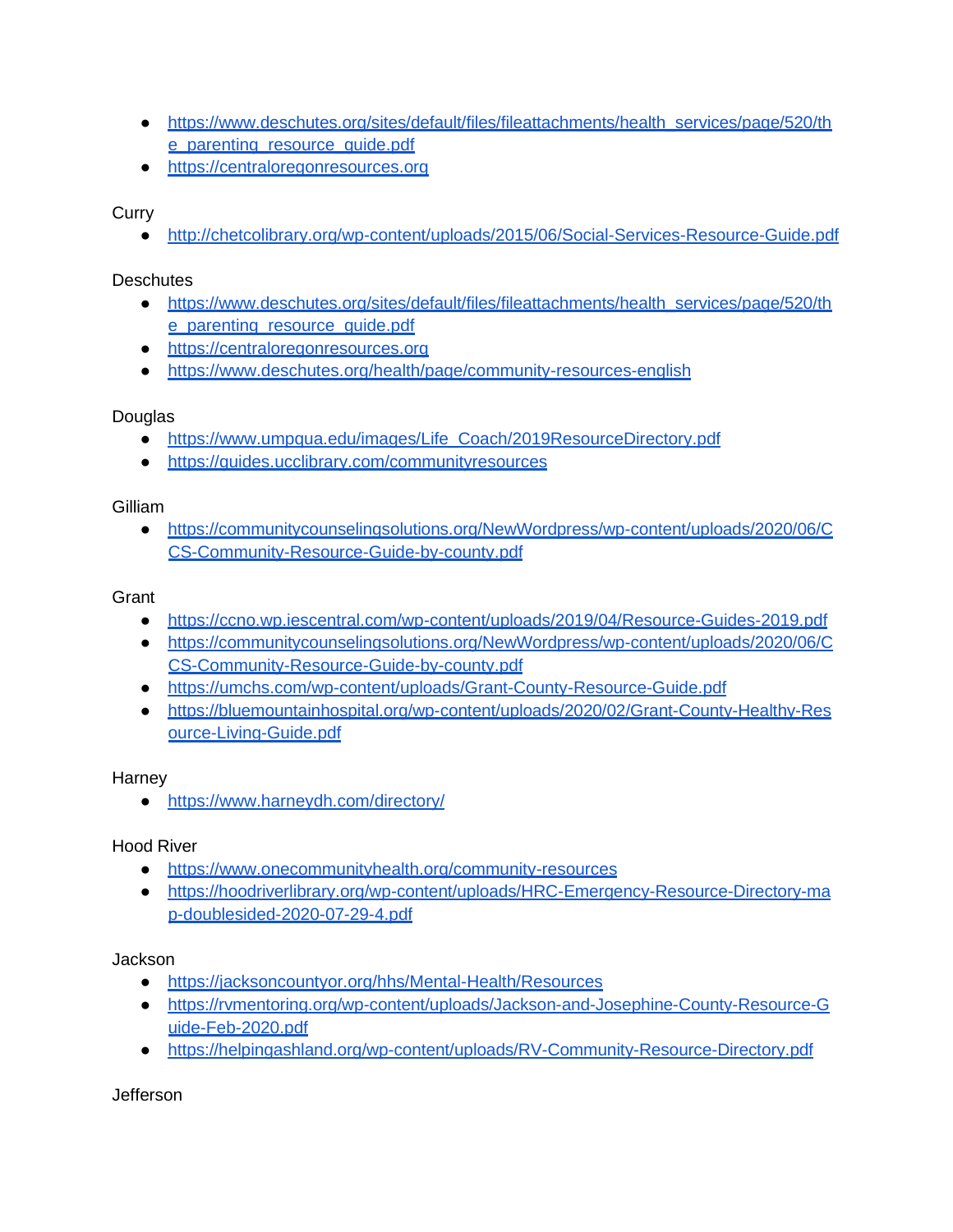- [https://www.deschutes.org/sites/default/files/fileattachments/health\\_services/page/520/th](https://www.deschutes.org/sites/default/files/fileattachments/health_services/page/520/the_parenting_resource_guide.pdf) e parenting resource quide.pdf
- [https://centraloregonresources.org](https://centraloregonresources.org/)
- <https://www.jeffco.net/publichealth/page/public-health-services>

# Josephine

- <https://josephinelibrary.org/josephine-link/>
- [https://rvmentoring.org/wp-content/uploads/Jackson-and-Josephine-County-Resource-G](https://rvmentoring.org/wp-content/uploads/Jackson-and-Josephine-County-Resource-Guide-Feb-2020.pdf) [uide-Feb-2020.pdf](https://rvmentoring.org/wp-content/uploads/Jackson-and-Josephine-County-Resource-Guide-Feb-2020.pdf)
- <https://rochome.org/wp-content/uploads/2017/07/familyguide.pdf>
- [https://web.roguecc.edu/sites/web.roguecc.edu/files/Sites/Counseling/pdf/Josephine%20](https://web.roguecc.edu/sites/web.roguecc.edu/files/Sites/Counseling/pdf/Josephine%20County%20Community%20Resources.pdf) [County%20Community%20Resources.pdf](https://web.roguecc.edu/sites/web.roguecc.edu/files/Sites/Counseling/pdf/Josephine%20County%20Community%20Resources.pdf)

# Klamath

- <https://www.klamathfoodbank.org/index.php/resource-directory>
- <http://www.kcsd.k12.or.us/SIB/files/Klamath%20Basin%20Resource%20Guide.pdf>
- [http://www.klcas.org/klcasdemo/wp-content/uploads/2019/08/2019-KLCAS-Resource-Gu](http://www.klcas.org/klcasdemo/wp-content/uploads/2019/08/2019-KLCAS-Resource-Guide.pdf) [ide.pdf](http://www.klcas.org/klcasdemo/wp-content/uploads/2019/08/2019-KLCAS-Resource-Guide.pdf)

# Lake

- <https://www.klamathfoodbank.org/index.php/resource-directory>
- [http://www.klcas.org/klcasdemo/wp-content/uploads/2019/08/2019-KLCAS-Resource-Gu](http://www.klcas.org/klcasdemo/wp-content/uploads/2019/08/2019-KLCAS-Resource-Guide.pdf) [ide.pdf](http://www.klcas.org/klcasdemo/wp-content/uploads/2019/08/2019-KLCAS-Resource-Guide.pdf)
- [https://www.lakecountyor.org/LDWC%20Resources%20Brochure%208\\_2017FINAL2.pdf](https://www.lakecountyor.org/LDWC%20Resources%20Brochure%208_2017FINAL2.pdf)
- [https://www.lcrg.org](https://www.lcrg.org/)

# Lane

- <https://www.eugene-or.gov/DocumentCenter/View/32007/City-Social-Services-List?bidId> [=](https://www.eugene-or.gov/DocumentCenter/View/32007/City-Social-Services-List?bidId)
- [http://reliefnursery.org/wp-content/uploads/2019/09/Community-Resource-Guide-9.4.19.](http://reliefnursery.org/wp-content/uploads/2019/09/Community-Resource-Guide-9.4.19.pdf) [pdf](http://reliefnursery.org/wp-content/uploads/2019/09/Community-Resource-Guide-9.4.19.pdf)
- [https://wordcrafters.org/wp-content/uploads/2020/02/NEDCO-Lane-County-Youth-Resou](https://wordcrafters.org/wp-content/uploads/2020/02/NEDCO-Lane-County-Youth-Resource-Guide.pdf) [rce-Guide.pdf](https://wordcrafters.org/wp-content/uploads/2020/02/NEDCO-Lane-County-Youth-Resource-Guide.pdf)
- https://docs.google.com/spreadsheets/d/1lEuFJjVYgWfDgv00HCL4Q87HUhKIElajrsxeR [x2EI-Y/edit#gid=0](https://docs.google.com/spreadsheets/d/1lEuFJjVYgWfDgv00HCL4Q87HUhKIEIajrsxeRx2EI-Y/edit#gid%3D0)
- [https://resources.parentingnow.org](https://resources.parentingnow.org/)

# Lincoln

- [https://communityservices.us/wp-content/uploads/2020/04/resources-guide-english-0422](https://communityservices.us/wp-content/uploads/2020/04/resources-guide-english-042220.pdf) [20.pdf](https://communityservices.us/wp-content/uploads/2020/04/resources-guide-english-042220.pdf)
- [https://communityservices.us](https://communityservices.us/)
- <http://www.ocwcog.org/wp-content/uploads/2015/12/ResourceDirectory2012.pdf>

Linn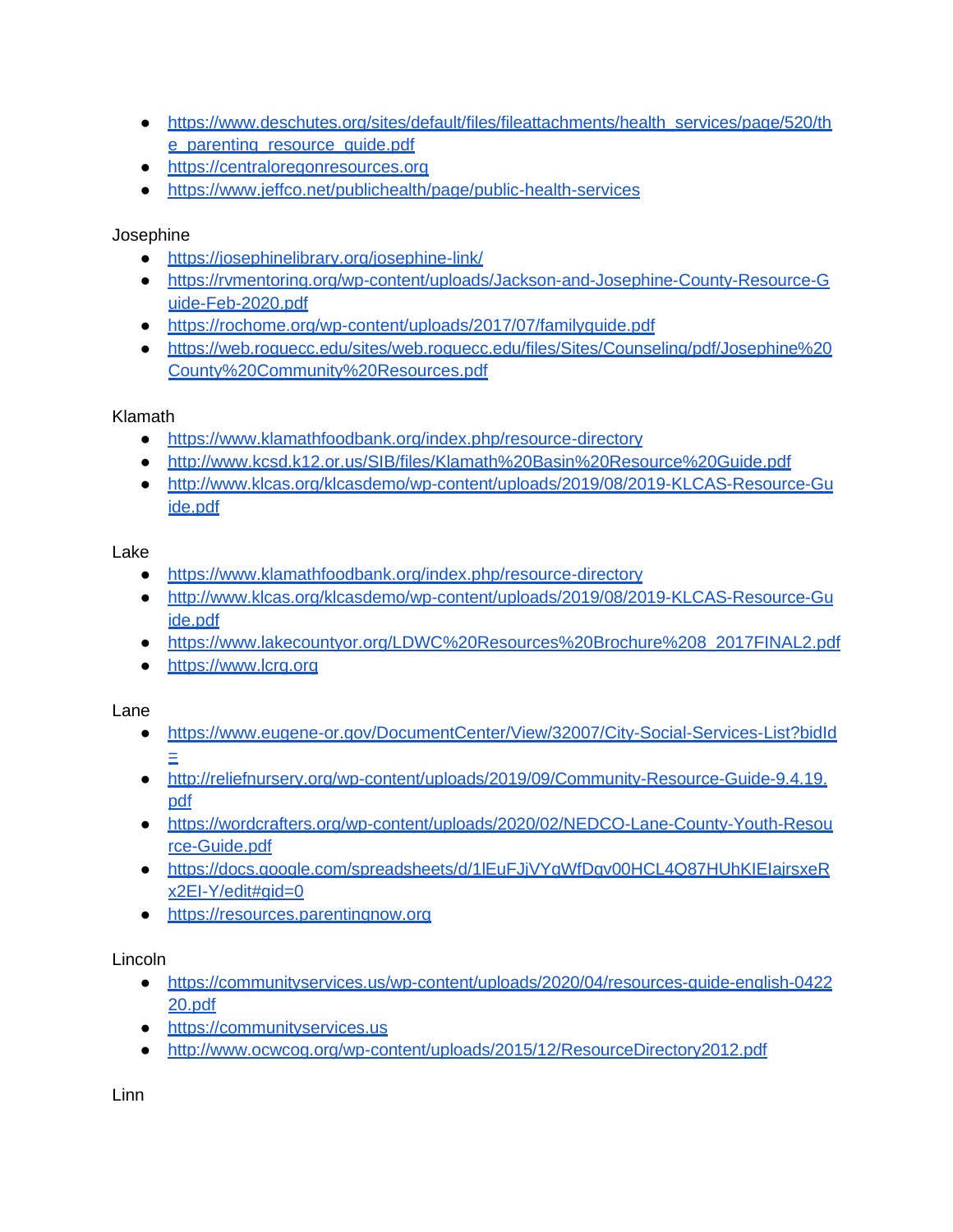- [https://communityservices.us/wp-content/uploads/2020/04/resources-guide-english-0422](https://communityservices.us/wp-content/uploads/2020/04/resources-guide-english-042220.pdf) [20.pdf](https://communityservices.us/wp-content/uploads/2020/04/resources-guide-english-042220.pdf)
- [https://cf.linnbenton.edu/wed/hd/klampea/upload/CommunityResourcesReferraltoSuppor](https://cf.linnbenton.edu/wed/hd/klampea/upload/CommunityResourcesReferraltoSupportOffCampus.pdf) [tOffCampus.pdf](https://cf.linnbenton.edu/wed/hd/klampea/upload/CommunityResourcesReferraltoSupportOffCampus.pdf)
- <https://albany.k12.or.us/about/family-resources>

**Malheur** 

● <https://ontariochamber.com/community-resources/>

# Marion

- [https://www.midvalleyresources.org](https://www.midvalleyresources.org/)
- [https://static1.squarespace.com/static/51e0abf3e4b081a7cef4f550/t/58fb9764414fb5f44](https://static1.squarespace.com/static/51e0abf3e4b081a7cef4f550/t/58fb9764414fb5f44898305b/1492883301472/Resource%2BGuide%2B%281%29.pdf) [898305b/1492883301472/Resource+Guide+%281%29.pdf](https://static1.squarespace.com/static/51e0abf3e4b081a7cef4f550/t/58fb9764414fb5f44898305b/1492883301472/Resource%2BGuide%2B%281%29.pdf)
- [http://www.staytonsublimitychamber.org/wp-content/uploads/2014/01/Santiam-Canyon-R](http://www.staytonsublimitychamber.org/wp-content/uploads/2014/01/Santiam-Canyon-Resource-Guide.pdf) [esource-Guide.pdf](http://www.staytonsublimitychamber.org/wp-content/uploads/2014/01/Santiam-Canyon-Resource-Guide.pdf)
- [https://www.co.marion.or.us/BOC/MWHI/Documents/SubcommitteesMaterials/MWHI\\_Su](https://www.co.marion.or.us/BOC/MWHI/Documents/SubcommitteesMaterials/MWHI_SupportServEd/091516_Community%20Resources.pdf) [pportServEd/091516\\_Community%20Resources.pdf](https://www.co.marion.or.us/BOC/MWHI/Documents/SubcommitteesMaterials/MWHI_SupportServEd/091516_Community%20Resources.pdf)

# Morrow

- [https://communitycounselingsolutions.org/NewWordpress/wp-content/uploads/2020/06/C](https://communitycounselingsolutions.org/NewWordpress/wp-content/uploads/2020/06/CCS-Community-Resource-Guide-by-county.pdf) [CS-Community-Resource-Guide-by-county.pdf](https://communitycounselingsolutions.org/NewWordpress/wp-content/uploads/2020/06/CCS-Community-Resource-Guide-by-county.pdf)
- <https://umchs.com/wp-content/uploads/Umatilla-Morrow-Resource-Guide-1.pdf>

# Multnomah

- <https://multco.us/novel-coronavirus-covid-19/community-resources>
- <https://multco.us/diversity-equity/community-resources>
- [https://rosecityresource.streetroots.org](https://rosecityresource.streetroots.org/)

# Polk

- [https://www.midvalleyresources.org](https://www.midvalleyresources.org/)
- [https://www.co.polk.or.us/sites/default/files/fileattachments/family\\_amp\\_community\\_outre](https://www.co.polk.or.us/sites/default/files/fileattachments/family_amp_community_outreach/page/6425/resource_guide_fall_2020_1.pdf) [ach/page/6425/resource\\_guide\\_fall\\_2020\\_1.pdf](https://www.co.polk.or.us/sites/default/files/fileattachments/family_amp_community_outreach/page/6425/resource_guide_fall_2020_1.pdf)

# Sherman

● <https://fourriversfamily.com/sherman-wheeler-child-care>

# Tillamook

● <https://tillamookor.gov/community-resources/>

# Umatilla

● <https://umchs.com/wp-content/uploads/Umatilla-Morrow-Resource-Guide-1.pdf>

**Union** 

● <https://ccno.wp.iescentral.com/wp-content/uploads/2019/04/Resource-Guides-2019.pdf>